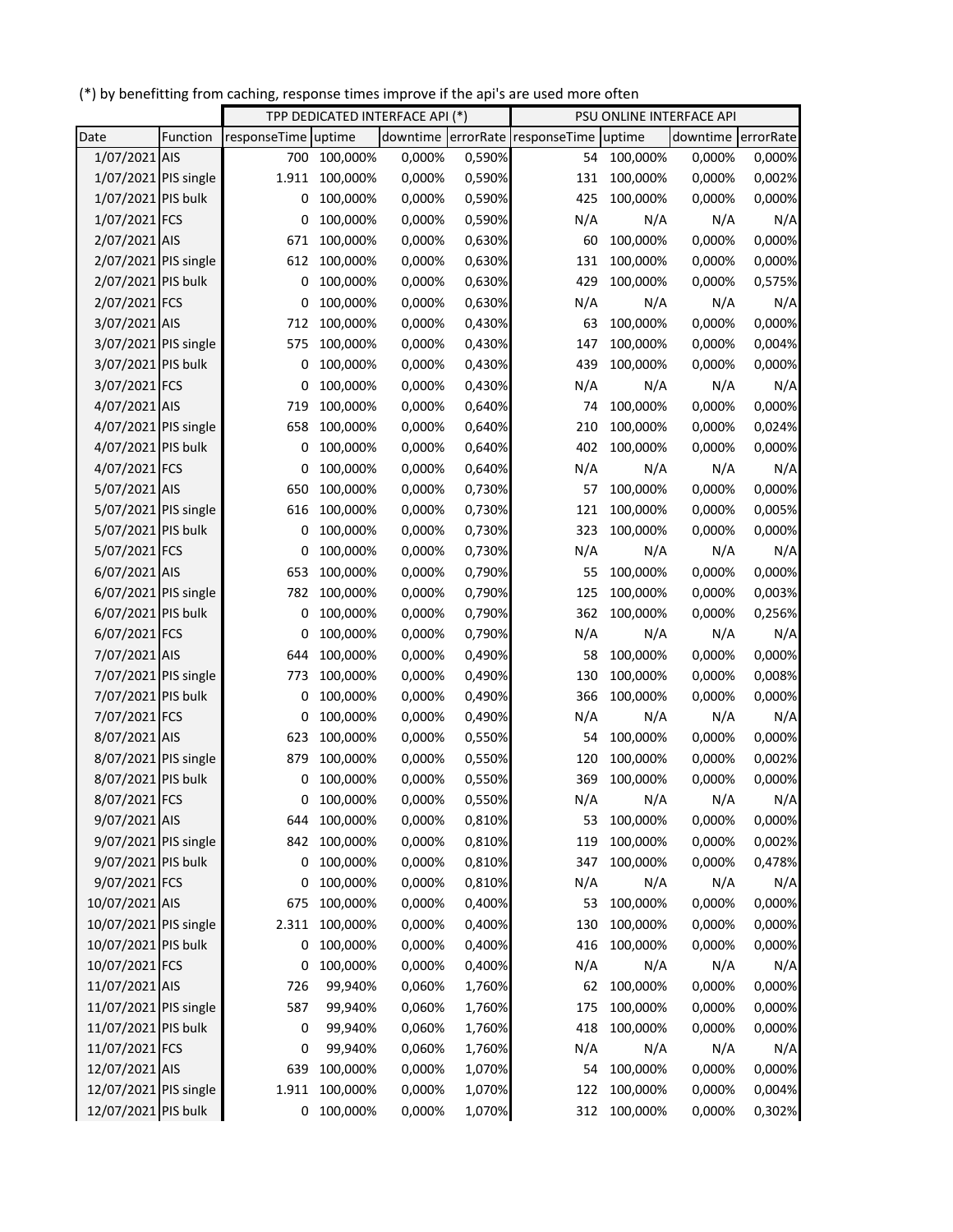| 12/07/2021 FCS        | 0     | 100,000%     | 0,000% | 1,070% | N/A  | N/A      | N/A     | N/A    |
|-----------------------|-------|--------------|--------|--------|------|----------|---------|--------|
| 13/07/2021 AIS        | 744   | 100,000%     | 0,000% | 0,620% | 56   | 100,000% | 0,000%  | 0,000% |
| 13/07/2021 PIS single | 531   | 100,000%     | 0,000% | 0,620% | 132  | 100,000% | 0,000%  | 0,002% |
| 13/07/2021 PIS bulk   | 0     | 100,000%     | 0,000% | 0,620% | 353  | 100,000% | 0,000%  | 0,000% |
| 13/07/2021 FCS        | 0     | 100,000%     | 0,000% | 0,620% | N/A  | N/A      | N/A     | N/A    |
| 14/07/2021 AIS        | 629   | 100,000%     | 0,000% | 0,900% | 53   | 100,000% | 0,000%  | 0,000% |
| 14/07/2021 PIS single | 942   | 100,000%     | 0,000% | 0,900% | 123  | 100,000% | 0,000%  | 0,015% |
| 14/07/2021 PIS bulk   | 0     | 100,000%     | 0,000% | 0,900% | 337  | 100,000% | 0,000%  | 1,818% |
| 14/07/2021 FCS        | 0     | 100,000%     | 0,000% | 0,900% | N/A  | N/A      | N/A     | N/A    |
| 15/07/2021 AIS        | 606   | 99,740%      | 0,260% | 4,710% | 54   | 100,000% | 0,000%  | 0,000% |
| 15/07/2021 PIS single | 1.633 | 99,740%      | 0,260% | 4,710% | 125  | 100,000% | 0,000%  | 0,011% |
| 15/07/2021 PIS bulk   | 0     | 99,740%      | 0,260% | 4,710% | 399  | 100,000% | 0,000%  | 0,000% |
| 15/07/2021 FCS        | 0     | 99,740%      | 0,260% | 4,710% | N/A  | N/A      | N/A     | N/A    |
| 16/07/2021 AIS        | 615   | 99,790%      | 0,210% | 4,870% | 52   | 87,500%  | 12,500% | 0,000% |
| 16/07/2021 PIS single | 572   | 99,790%      | 0,210% | 4,870% | 127  | 87,500%  | 12,500% | 0,000% |
| 16/07/2021 PIS bulk   | 0     | 99,790%      | 0,210% | 4,870% | 326  | 87,500%  | 12,500% | 0,565% |
| 16/07/2021 FCS        | 0     | 99,790%      | 0,210% | 4,870% | N/A  | N/A      | N/A     | N/A    |
| 17/07/2021 AIS        | 662   | 100,000%     | 0,000% | 0,630% | 54   | 100,000% | 0,000%  | 0,000% |
| 17/07/2021 PIS single | 2.362 | 100,000%     | 0,000% | 0,630% | 136  | 100,000% | 0,000%  | 0,006% |
| 17/07/2021 PIS bulk   | 0     | 100,000%     | 0,000% | 0,630% | 352  | 100,000% | 0,000%  | 0,000% |
| 17/07/2021 FCS        | 0     | 100,000%     | 0,000% | 0,630% | N/A  | N/A      | N/A     | N/A    |
| 18/07/2021 AIS        | 728   | 99,970%      | 0,030% | 1,440% | 62   | 100,000% | 0,000%  | 0,000% |
| 18/07/2021 PIS single | 866   | 99,970%      | 0,030% | 1,440% | 158  | 100,000% | 0,000%  | 0,006% |
| 18/07/2021 PIS bulk   | 0     | 99,970%      | 0,030% | 1,440% | 1122 | 100,000% | 0,000%  | 0,000% |
| 18/07/2021 FCS        | 0     | 99,970%      | 0,030% | 1,440% | N/A  | N/A      | N/A     | N/A    |
| 19/07/2021 AIS        | 622   | 100,000%     | 0,000% | 0,650% | 52   | 100,000% | 0,000%  | 0,000% |
| 19/07/2021 PIS single | 669   | 100,000%     | 0,000% | 0,650% | 117  | 100,000% | 0,000%  | 0,004% |
| 19/07/2021 PIS bulk   | 0     | 100,000%     | 0,000% | 0,650% | 706  | 100,000% | 0,000%  | 0,382% |
| 19/07/2021 FCS        | 0     | 100,000%     | 0,000% | 0,650% | N/A  | N/A      | N/A     | N/A    |
| 20/07/2021 AIS        | 633   | 100,000%     | 0,000% | 0,650% | 54   | 100,000% | 0,000%  | 0,000% |
| 20/07/2021 PIS single | 607   | 100,000%     | 0,000% | 0,650% | 121  | 100,000% | 0,000%  | 0,007% |
| 20/07/2021 PIS bulk   | 0     | 100,000%     | 0,000% | 0,650% | 355  | 100,000% | 0,000%  | 0,000% |
| 20/07/2021 FCS        | 0     | 100,000%     | 0,000% | 0,650% | N/A  | N/A      | N/A     | N/A    |
| 21/07/2021 AIS        |       | 676 100,000% | 0,000% | 0,340% | 50   | 100,000% | 0,000%  | 0,000% |
| 21/07/2021 PIS single | 744   | 100,000%     | 0,000% | 0,340% | 125  | 100,000% | 0,000%  | 0,010% |
| 21/07/2021 PIS bulk   | 0     | 100,000%     | 0,000% | 0,340% | 355  | 100,000% | 0,000%  | 0,000% |
| 21/07/2021 FCS        | 0     | 100,000%     | 0,000% | 0,340% | N/A  | N/A      | N/A     | N/A    |
| 22/07/2021 AIS        | 657   | 100,000%     | 0,000% | 0,580% | 61   | 100,000% | 0,000%  | 0,000% |
| 22/07/2021 PIS single | 596   | 100,000%     | 0,000% | 0,580% | 136  | 100,000% | 0,000%  | 0,000% |
| 22/07/2021 PIS bulk   | 0     | 100,000%     | 0,000% | 0,580% | 836  | 100,000% | 0,000%  | 0,000% |
| 22/07/2021 FCS        | 0     | 100,000%     | 0,000% | 0,580% | N/A  | N/A      | N/A     | N/A    |
| 23/07/2021 AIS        | 643   | 100,000%     | 0,000% | 0,530% | 59   | 100,000% | 0,000%  | 0,000% |
| 23/07/2021 PIS single | 726   | 100,000%     | 0,000% | 0,530% | 132  | 100,000% | 0,000%  | 0,000% |
| 23/07/2021 PIS bulk   | 0     | 100,000%     | 0,000% | 0,530% | 1081 | 100,000% | 0,000%  | 0,000% |
| 23/07/2021 FCS        | 0     | 100,000%     | 0,000% | 0,530% | N/A  | N/A      | N/A     | N/A    |
| 24/07/2021 AIS        | 678   | 100,000%     | 0,000% | 0,700% | 53   | 100,000% | 0,000%  | 0,000% |
| 24/07/2021 PIS single | 767   | 100,000%     | 0,000% | 0,700% | 129  | 100,000% | 0,000%  | 0,000% |
| 24/07/2021 PIS bulk   | 0     | 100,000%     | 0,000% | 0,700% | 411  | 100,000% | 0,000%  | 0,000% |
| 24/07/2021 FCS        | 0     | 100,000%     | 0,000% | 0,700% | N/A  | N/A      | N/A     | N/A    |
| 25/07/2021 AIS        | 738   | 99,990%      | 0,010% | 1,330% | 60   | 100,000% | 0,000%  | 0,000% |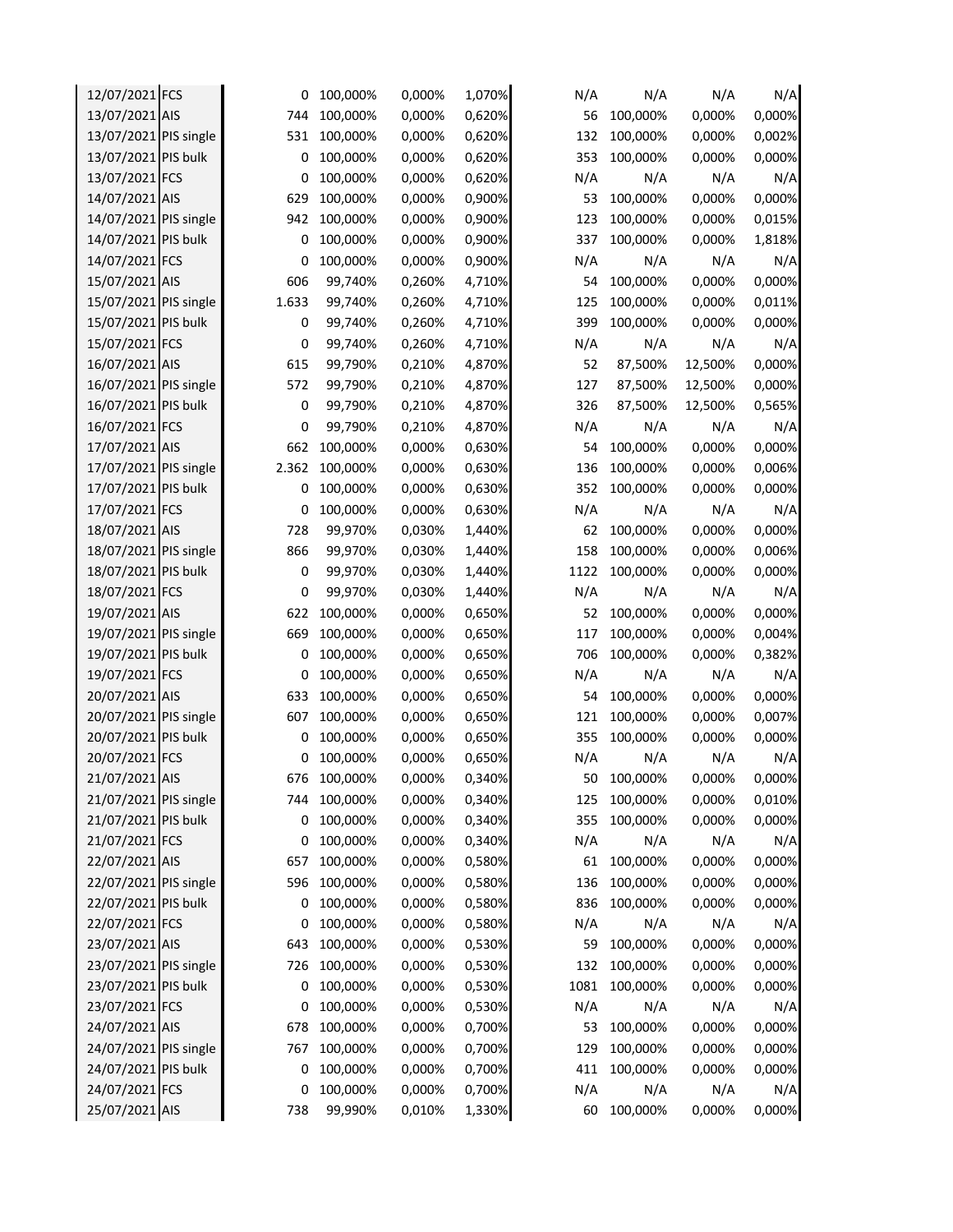| 25/07/2021 PIS single | 704   | 99,990%  | 0,010% | 1,330% | 126 | 100,000% | 0,000% | 0,000% |
|-----------------------|-------|----------|--------|--------|-----|----------|--------|--------|
| 25/07/2021 PIS bulk   | 0     | 99,990%  | 0,010% | 1,330% | 450 | 100,000% | 0,000% | 0,000% |
| 25/07/2021 FCS        | 0     | 99,990%  | 0,010% | 1,330% | N/A | N/A      | N/A    | N/A    |
| 26/07/2021 AIS        | 630   | 100,000% | 0,000% | 0,430% | 59  | 100,000% | 0,000% | 0,000% |
| 26/07/2021 PIS single | 765   | 100,000% | 0,000% | 0,430% | 127 | 100,000% | 0,000% | 0,007% |
| 26/07/2021 PIS bulk   | 0     | 100,000% | 0,000% | 0,430% | 444 | 100,000% | 0,000% | 0,309% |
| 26/07/2021 FCS        | 0     | 100,000% | 0,000% | 0,430% | N/A | N/A      | N/A    | N/A    |
| 27/07/2021 AIS        | 809   | 100,000% | 0,000% | 0,900% | 55  | 100,000% | 0,000% | 0,000% |
| 27/07/2021 PIS single | 1.637 | 100,000% | 0,000% | 0,900% | 123 | 100,000% | 0,000% | 0,005% |
| 27/07/2021 PIS bulk   | 0     | 100,000% | 0,000% | 0,900% | 406 | 100,000% | 0,000% | 0,000% |
| 27/07/2021 FCS        | 0     | 100,000% | 0,000% | 0,900% | N/A | N/A      | N/A    | N/A    |
| 28/07/2021 AIS        | 643   | 100,000% | 0,000% | 0,970% | 56  | 100,000% | 0,000% | 0,000% |
| 28/07/2021 PIS single | 2.315 | 100,000% | 0,000% | 0,970% | 129 | 100,000% | 0,000% | 0,005% |
| 28/07/2021 PIS bulk   | 0     | 100,000% | 0,000% | 0,970% | 402 | 100,000% | 0,000% | 0,000% |
| 28/07/2021 FCS        | 0     | 100,000% | 0,000% | 0,970% | N/A | N/A      | N/A    | N/A    |
| 29/07/2021 AIS        | 645   | 100,000% | 0,000% | 0,810% | 59  | 100,000% | 0,000% | 0,000% |
| 29/07/2021 PIS single | 908   | 100,000% | 0,000% | 0,810% | 127 | 100,000% | 0,000% | 0,010% |
| 29/07/2021 PIS bulk   | 0     | 100,000% | 0,000% | 0,810% | 422 | 100,000% | 0,000% | 1,705% |
| 29/07/2021 FCS        | 0     | 100,000% | 0,000% | 0,810% | N/A | N/A      | N/A    | N/A    |
| 30/07/2021 AIS        | 618   | 100,000% | 0,000% | 0,760% | 60  | 100,000% | 0,000% | 0,000% |
| 30/07/2021 PIS single | 2.161 | 100,000% | 0,000% | 0,760% | 127 | 100,000% | 0,000% | 0,002% |
| 30/07/2021 PIS bulk   | 0     | 100,000% | 0,000% | 0,760% | 413 | 100,000% | 0,000% | 0,000% |
| 30/07/2021 FCS        | 0     | 100,000% | 0,000% | 0,760% | N/A | N/A      | N/A    | N/A    |
| 31/07/2021 AIS        | 659   | 100,000% | 0,000% | 0,550% | 59  | 100,000% | 0,000% | 0,000% |
| 31/07/2021 PIS single | 1.868 | 100,000% | 0,000% | 0,550% | 133 | 100,000% | 0,000% | 0,000% |
| 31/07/2021 PIS bulk   | 0     | 100,000% | 0,000% | 0,550% | 273 | 100,000% | 0,000% | 0,000% |
| 31/07/2021 FCS        | 0     | 100,000% | 0,000% | 0,550% | N/A | N/A      | N/A    | N/A    |
| 1/08/2021 AIS         | 686   | 99,960%  | 0,040% | 1,180% | 65  | 100,000% | 0,000% | 0,000% |
| 1/08/2021 PIS single  | 1.874 | 99,960%  | 0,040% | 1,180% | 149 | 100,000% | 0,000% | 0,008% |
| 1/08/2021 PIS bulk    | 0     | 99,960%  | 0,040% | 1,180% | 423 | 100,000% | 0,000% | 0,000% |
| 1/08/2021 FCS         | 0     | 99,960%  | 0,040% | 1,180% | N/A | N/A      | N/A    | N/A    |
| 2/08/2021 AIS         | 662   | 100,000% | 0,000% | 0,510% | 59  | 100,000% | 0,000% | 0,000% |
| 2/08/2021 PIS single  | 1.858 | 100,000% | 0,000% | 0,510% | 125 | 100,000% | 0,000% | 0,009% |
| 2/08/2021 PIS bulk    | 0     | 100,000% | 0,000% | 0,510% | 363 | 100,000% | 0,000% | 0,287% |
| 2/08/2021 FCS         | 0     | 100,000% | 0,000% | 0,510% | N/A | N/A      | N/A    | N/A    |
| 3/08/2021 AIS         | 636   | 100,000% | 0,000% | 0,450% | 59  | 100,000% | 0,000% | 0,000% |
| 3/08/2021 PIS single  | 2.176 | 100,000% | 0,000% | 0,450% | 129 | 100,000% | 0,000% | 0,002% |
| 3/08/2021 PIS bulk    | 0     | 100,000% | 0,000% | 0,450% | 375 | 100,000% | 0,000% | 0,536% |
| 3/08/2021 FCS         | 0     | 100,000% | 0,000% | 0,450% | N/A | N/A      | N/A    | N/A    |
| 4/08/2021 AIS         | 636   | 100,000% | 0,000% | 0,550% | 60  | 100,000% | 0,000% | 0,000% |
| 4/08/2021 PIS single  | 2.099 | 100,000% | 0,000% | 0,550% | 129 | 100,000% | 0,000% | 0,002% |
| 4/08/2021 PIS bulk    | 0     | 100,000% | 0,000% | 0,550% | 530 | 100,000% | 0,000% | 0,000% |
| 4/08/2021 FCS         | 0     | 100,000% | 0,000% | 0,550% | N/A | N/A      | N/A    | N/A    |
| 5/08/2021 AIS         | 652   | 100,000% | 0,000% | 0,650% | 59  | 100,000% | 0,000% | 0,000% |
| 5/08/2021 PIS single  | 602   | 100,000% | 0,000% | 0,650% | 129 | 100,000% | 0,000% | 0,002% |
| 5/08/2021 PIS bulk    | 0     | 100,000% | 0,000% | 0,650% | 349 | 100,000% | 0,000% | 0,000% |
| 5/08/2021 FCS         | 0     | 100,000% | 0,000% | 0,650% | N/A | N/A      | N/A    | N/A    |
| 6/08/2021 AIS         | 652   | 100,000% | 0,000% | 0,840% | 64  | 100,000% | 0,000% | 0,000% |
| 6/08/2021 PIS single  | 673   | 100,000% | 0,000% | 0,840% | 143 | 100,000% | 0,000% | 0,002% |
| 6/08/2021 PIS bulk    | 0     | 100,000% | 0,000% | 0,840% | 374 | 100,000% | 0,000% | 0,323% |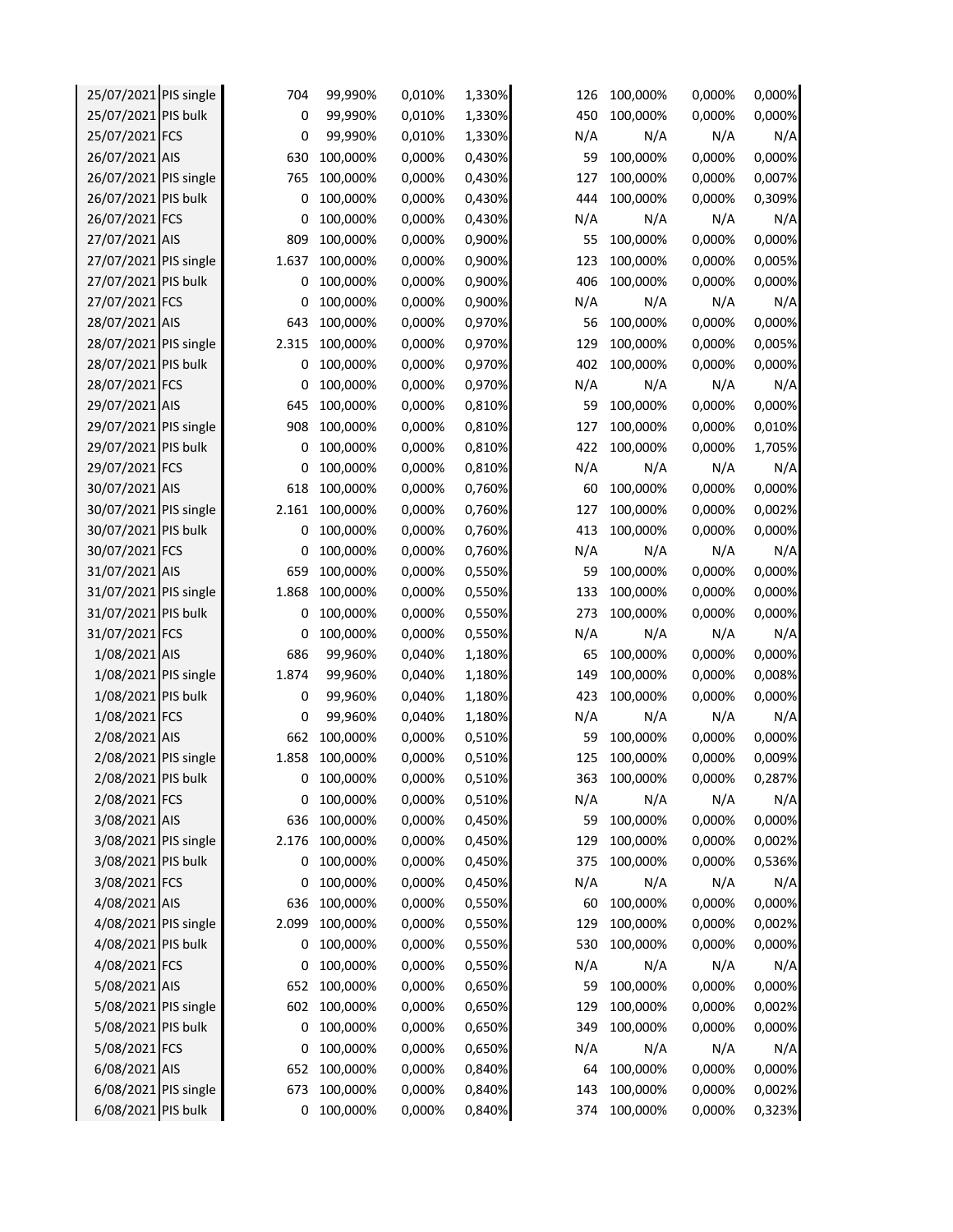| 6/08/2021 FCS         | 0     | 100,000% | 0,000% | 0,840% | N/A | N/A      | N/A    | N/A    |
|-----------------------|-------|----------|--------|--------|-----|----------|--------|--------|
| 7/08/2021 AIS         | 708   | 100,000% | 0,000% | 0,520% | 59  | 100,000% | 0,000% | 0,000% |
| 7/08/2021 PIS single  | 571   | 100,000% | 0,000% | 0,520% | 135 | 100,000% | 0,000% | 0,000% |
| 7/08/2021 PIS bulk    | 0     | 100,000% | 0,000% | 0,520% | 423 | 100,000% | 0,000% | 0,000% |
| 7/08/2021 FCS         | 0     | 100,000% | 0,000% | 0,520% | N/A | N/A      | N/A    | N/A    |
| 8/08/2021 AIS         | 710   | 99,950%  | 0,050% | 1,110% | 71  | 100,000% | 0,000% | 0,000% |
| 8/08/2021 PIS single  | 608   | 99,950%  | 0,050% | 1,110% | 222 | 100,000% | 0,000% | 0,029% |
| 8/08/2021 PIS bulk    | 0     | 99,950%  | 0,050% | 1,110% | 616 | 100,000% | 0,000% | 0,000% |
| 8/08/2021 FCS         | 0     | 99,950%  | 0,050% | 1,110% | N/A | N/A      | N/A    | N/A    |
| 9/08/2021 AIS         | 690   | 100,000% | 0,000% | 0,970% | 60  | 100,000% | 0,000% | 0,000% |
| 9/08/2021 PIS single  | 596   | 100,000% | 0,000% | 0,970% | 130 | 100,000% | 0,000% | 0,006% |
| 9/08/2021 PIS bulk    | 0     | 100,000% | 0,000% | 0,970% | 299 | 100,000% | 0,000% | 0,000% |
| 9/08/2021 FCS         | 0     | 100,000% | 0,000% | 0,970% | N/A | N/A      | N/A    | N/A    |
| 10/08/2021 AIS        | 655   | 100,000% | 0,000% | 1,200% | 60  | 100,000% | 0,000% | 0,000% |
| 10/08/2021 PIS single | 648   | 100,000% | 0,000% | 1,200% | 126 | 100,000% | 0,000% | 0,009% |
| 10/08/2021 PIS bulk   | 0     | 100,000% | 0,000% | 1,200% | 420 | 100,000% | 0,000% | 0,000% |
| 10/08/2021 FCS        | 0     | 100,000% | 0,000% | 1,200% | N/A | N/A      | N/A    | N/A    |
| 11/08/2021 AIS        | 640   | 100,000% | 0,000% | 1,030% | 61  | 100,000% | 0,000% | 0,000% |
| 11/08/2021 PIS single | 1.574 | 100,000% | 0,000% | 1,030% | 129 | 100,000% | 0,000% | 0,003% |
| 11/08/2021 PIS bulk   | 0     | 100,000% | 0,000% | 1,030% | 497 | 100,000% | 0,000% | 0,000% |
| 11/08/2021 FCS        | 0     | 100,000% | 0,000% | 1,030% | N/A | N/A      | N/A    | N/A    |
| 12/08/2021 AIS        | 752   | 100,000% | 0,000% | 1,130% | 65  | 100,000% | 0,000% | 0,000% |
| 12/08/2021 PIS single | 775   | 100,000% | 0,000% | 1,130% | 146 | 100,000% | 0,000% | 0,005% |
| 12/08/2021 PIS bulk   | 0     | 100,000% | 0,000% | 1,130% | 437 | 100,000% | 0,000% | 0,382% |
| 12/08/2021 FCS        | 0     | 100,000% | 0,000% | 1,130% | N/A | N/A      | N/A    | N/A    |
| 13/08/2021 AIS        | 773   | 99,990%  | 0,010% | 0,900% | 55  | 100,000% | 0,000% | 0,000% |
| 13/08/2021 PIS single | 632   | 99,990%  | 0,010% | 0,900% | 126 | 100,000% | 0,000% | 0,003% |
| 13/08/2021 PIS bulk   | 0     | 99,990%  | 0,010% | 0,900% | 355 | 100,000% | 0,000% | 0,000% |
| 13/08/2021 FCS        | 0     | 99,990%  | 0,010% | 0,900% | N/A | N/A      | N/A    | N/A    |
| 14/08/2021 AIS        | 691   | 100,000% | 0,000% | 0,780% | 65  | 100,000% | 0,000% | 0,000% |
| 14/08/2021 PIS single | 781   | 100,000% | 0,000% | 0,780% | 143 | 100,000% | 0,000% | 0,000% |
| 14/08/2021 PIS bulk   | 0     | 100,000% | 0,000% | 0,780% | 304 | 100,000% | 0,000% | 0,000% |
| 14/08/2021 FCS        | 0     | 100,000% | 0,000% | 0,780% | N/A | N/A      | N/A    | N/A    |
| 15/08/2021 AIS        | 748   | 99,940%  | 0,060% | 2,570% | 77  | 100,000% | 0,000% | 0,000% |
| 15/08/2021 PIS single | 901   | 99,940%  | 0,060% | 2,570% | 336 | 100,000% | 0,000% | 0,133% |
| 15/08/2021 PIS bulk   | 0     | 99,940%  | 0,060% | 2,570% | 388 | 100,000% | 0,000% | 0,000% |
| 15/08/2021 FCS        | 0     | 99,940%  | 0,060% | 2,570% | N/A | N/A      | N/A    | N/A    |
| 16/08/2021 AIS        | 643   | 100,000% | 0,000% | 1,020% | 58  | 100,000% | 0,000% | 0,000% |
| 16/08/2021 PIS single | 562   | 100,000% | 0,000% | 1,020% | 127 | 100,000% | 0,000% | 0,006% |
| 16/08/2021 PIS bulk   | 0     | 100,000% | 0,000% | 1,020% | 406 | 100,000% | 0,000% | 0,000% |
| 16/08/2021 FCS        | 0     | 100,000% | 0,000% | 1,020% | N/A | N/A      | N/A    | N/A    |
| 17/08/2021 AIS        | 669   | 99,970%  | 0,030% | 1,040% | 60  | 100,000% | 0,000% | 0,000% |
| 17/08/2021 PIS single | 2.084 | 99,970%  | 0,030% | 1,040% | 132 | 100,000% | 0,000% | 0,000% |
| 17/08/2021 PIS bulk   | 0     | 99,970%  | 0,030% | 1,040% | 310 | 100,000% | 0,000% | 0,000% |
| 17/08/2021 FCS        | 0     | 99,970%  | 0,030% | 1,040% | N/A | N/A      | N/A    | N/A    |
| 18/08/2021 AIS        | 682   | 99,990%  | 0,010% | 0,850% | 60  | 100,000% | 0,000% | 0,000% |
| 18/08/2021 PIS single | 522   | 99,990%  | 0,010% | 0,850% | 137 | 100,000% | 0,000% | 0,008% |
| 18/08/2021 PIS bulk   | 0     | 99,990%  | 0,010% | 0,850% | 416 | 100,000% | 0,000% | 0,000% |
| 18/08/2021 FCS        | 0     | 99,990%  | 0,010% | 0,850% | N/A | N/A      | N/A    | N/A    |
| 19/08/2021 AIS        | 660   | 100,000% | 0,000% | 0,950% | 67  | 100,000% | 0,000% | 0,000% |
|                       |       |          |        |        |     |          |        |        |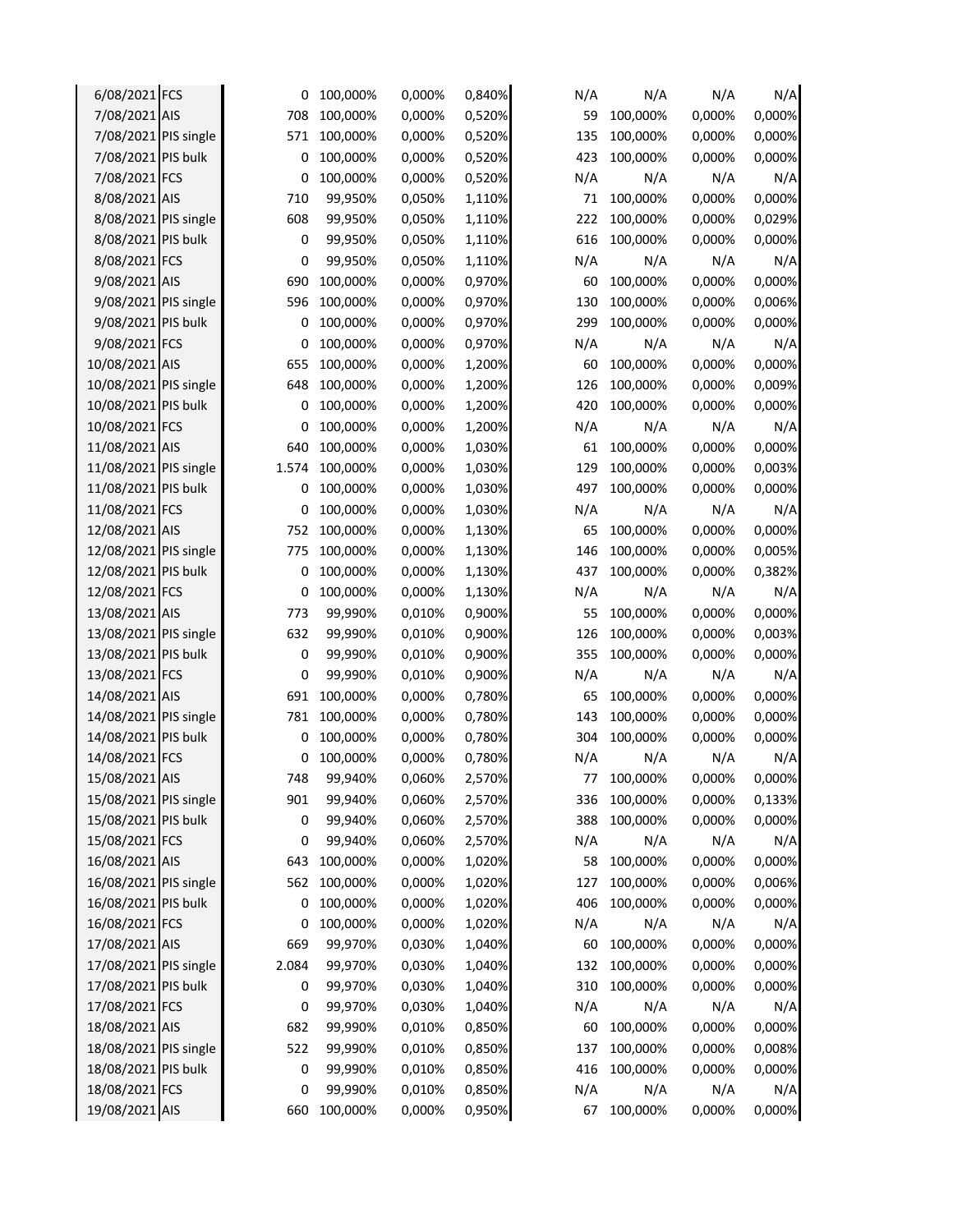| 19/08/2021 PIS single | 1.289 | 100,000% | 0,000% | 0,950% | 152  | 100,000% | 0,000%  | 0,000% |
|-----------------------|-------|----------|--------|--------|------|----------|---------|--------|
| 19/08/2021 PIS bulk   | 0     | 100,000% | 0,000% | 0,950% | 543  | 100,000% | 0,000%  | 0,000% |
| 19/08/2021 FCS        | 0     | 100,000% | 0,000% | 0,950% | N/A  | N/A      | N/A     | N/A    |
| 20/08/2021 AIS        | 668   | 100,000% | 0,000% | 0,670% | 70   | 100,000% | 0,000%  | 0,000% |
| 20/08/2021 PIS single | 937   | 100,000% | 0,000% | 0,670% | 154  | 100,000% | 0,000%  | 0,000% |
| 20/08/2021 PIS bulk   | 0     | 100,000% | 0,000% | 0,670% | 361  | 100,000% | 0,000%  | 0,000% |
| 20/08/2021 FCS        | 0     | 100,000% | 0,000% | 0,670% | N/A  | N/A      | N/A     | N/A    |
| 21/08/2021 AIS        | 621   | 100,000% | 0,000% | 0,850% | 61   | 100,000% | 0,000%  | 0,000% |
| 21/08/2021 PIS single | 646   | 100,000% | 0,000% | 0,850% | 141  | 100,000% | 0,000%  | 0,000% |
| 21/08/2021 PIS bulk   | 0     | 100,000% | 0,000% | 0,850% | 326  | 100,000% | 0,000%  | 0,000% |
| 21/08/2021 FCS        | 0     | 100,000% | 0,000% | 0,850% | N/A  | N/A      | N/A     | N/A    |
| 22/08/2021 AIS        | 668   | 100,000% | 0,000% | 0,480% | 66   | 100,000% | 0,000%  | 0,000% |
| 22/08/2021 PIS single | 555   | 100,000% | 0,000% | 0,480% | 138  | 100,000% | 0,000%  | 0,000% |
| 22/08/2021 PIS bulk   | 0     | 100,000% | 0,000% | 0,480% | 452  | 100,000% | 0,000%  | 0,000% |
| 22/08/2021 FCS        | 0     | 100,000% | 0,000% | 0,480% | N/A  | N/A      | N/A     | N/A    |
| 23/08/2021 AIS        | 638   | 99,610%  | 0,390% | 4,790% | 59   | 100,000% | 0,000%  | 0,000% |
| 23/08/2021 PIS single | 1.318 | 99,610%  | 0,390% | 4,790% | 124  | 100,000% | 0,000%  | 0,000% |
| 23/08/2021 PIS bulk   | 0     | 99,610%  | 0,390% | 4,790% | 352  | 100,000% | 0,000%  | 0,227% |
| 23/08/2021 FCS        | 0     | 99,610%  | 0,390% | 4,790% | N/A  | N/A      | N/A     | N/A    |
| 24/08/2021 AIS        | 626   | 99,710%  | 0,290% | 5,550% | 61   | 100,000% | 0,000%  | 0,000% |
| 24/08/2021 PIS single | 644   | 99,710%  | 0,290% | 5,550% | 126  | 100,000% | 0,000%  | 0,000% |
| 24/08/2021 PIS bulk   | 0     | 99,710%  | 0,290% | 5,550% | 356  | 100,000% | 0,000%  | 0,000% |
| 24/08/2021 FCS        | 0     | 99,710%  | 0,290% | 5,550% | N/A  | N/A      | N/A     | N/A    |
| 25/08/2021 AIS        | 676   | 100,000% | 0,000% | 0,730% | 60   | 100,000% | 0,000%  | 0,000% |
| 25/08/2021 PIS single | 733   | 100,000% | 0,000% | 0,730% | 131  | 100,000% | 0,000%  | 0,005% |
| 25/08/2021 PIS bulk   | 0     | 100,000% | 0,000% | 0,730% | 499  | 100,000% | 0,000%  | 0,000% |
| 25/08/2021 FCS        | 0     | 100,000% | 0,000% | 0,730% | N/A  | N/A      | N/A     | N/A    |
| 26/08/2021 AIS        | 739   | 100,000% | 0,000% | 0,680% | 66   | 100,000% | 0,000%  | 0,000% |
| 26/08/2021 PIS single | 752   | 100,000% | 0,000% | 0,680% | 152  | 100,000% | 0,000%  | 0,007% |
| 26/08/2021 PIS bulk   | 0     | 100,000% | 0,000% | 0,680% | 398  | 100,000% | 0,000%  | 0,000% |
| 26/08/2021 FCS        | 0     | 100,000% | 0,000% | 0,680% | N/A  | N/A      | N/A     | N/A    |
| 27/08/2021 AIS        | 740   | 100,000% | 0,000% | 0,480% | 58   | 85,417%  | 14,583% | 0,000% |
| 27/08/2021 PIS single | 2.130 | 100,000% | 0,000% | 0,480% | 125  | 85,417%  | 14,583% | 0,003% |
| 27/08/2021 PIS bulk   | 0     | 100,000% | 0,000% | 0,480% | 507  | 85,417%  | 14,583% | 0,000% |
| 27/08/2021 FCS        | 0     | 100,000% | 0,000% | 0,480% | N/A  | N/A      | N/A     | N/A    |
| 28/08/2021 AIS        | 643   | 100,000% | 0,000% | 0,390% | 61   | 100,000% | 0,000%  | 0,000% |
| 28/08/2021 PIS single | 723   | 100,000% | 0,000% | 0,390% | 139  | 100,000% | 0,000%  | 0,000% |
| 28/08/2021 PIS bulk   | 0     | 100,000% | 0,000% | 0,390% | 576  | 100,000% | 0,000%  | 0,000% |
| 28/08/2021 FCS        | 0     | 100,000% | 0,000% | 0,390% | N/A  | N/A      | N/A     | N/A    |
| 29/08/2021 AIS        | 664   | 99,940%  | 0,060% | 0,980% | 67   | 100,000% | 0,000%  | 0,000% |
| 29/08/2021 PIS single | 786   | 99,940%  | 0,060% | 0,980% | 145  | 100,000% | 0,000%  | 0,000% |
| 29/08/2021 PIS bulk   | 0     | 99,940%  | 0,060% | 0,980% | 322  | 100,000% | 0,000%  | 0,000% |
| 29/08/2021 FCS        | 0     | 99,940%  | 0,060% | 0,980% | N/A  | N/A      | N/A     | N/A    |
| 30/08/2021 AIS        | 665   | 99,720%  | 0,280% | 4,270% | 62   | 100,000% | 0,000%  | 0,000% |
| 30/08/2021 PIS single | 1.518 | 99,720%  | 0,280% | 4,270% | 148  | 100,000% | 0,000%  | 0,008% |
| 30/08/2021 PIS bulk   | 0     | 99,720%  | 0,280% | 4,270% | 1163 | 100,000% | 0,000%  | 0,000% |
| 30/08/2021 FCS        | 0     | 99,720%  | 0,280% | 4,270% | N/A  | N/A      | N/A     | N/A    |
| 31/08/2021 AIS        | 670   | 100,000% | 0,000% | 0,800% | 58   | 100,000% | 0,000%  | 0,000% |
| 31/08/2021 PIS single | 495   | 100,000% | 0,000% | 0,800% | 133  | 100,000% | 0,000%  | 0,000% |
| 31/08/2021 PIS bulk   | 0     | 100,000% | 0,000% | 0,800% | 379  | 100,000% | 0,000%  | 0,293% |
|                       |       |          |        |        |      |          |         |        |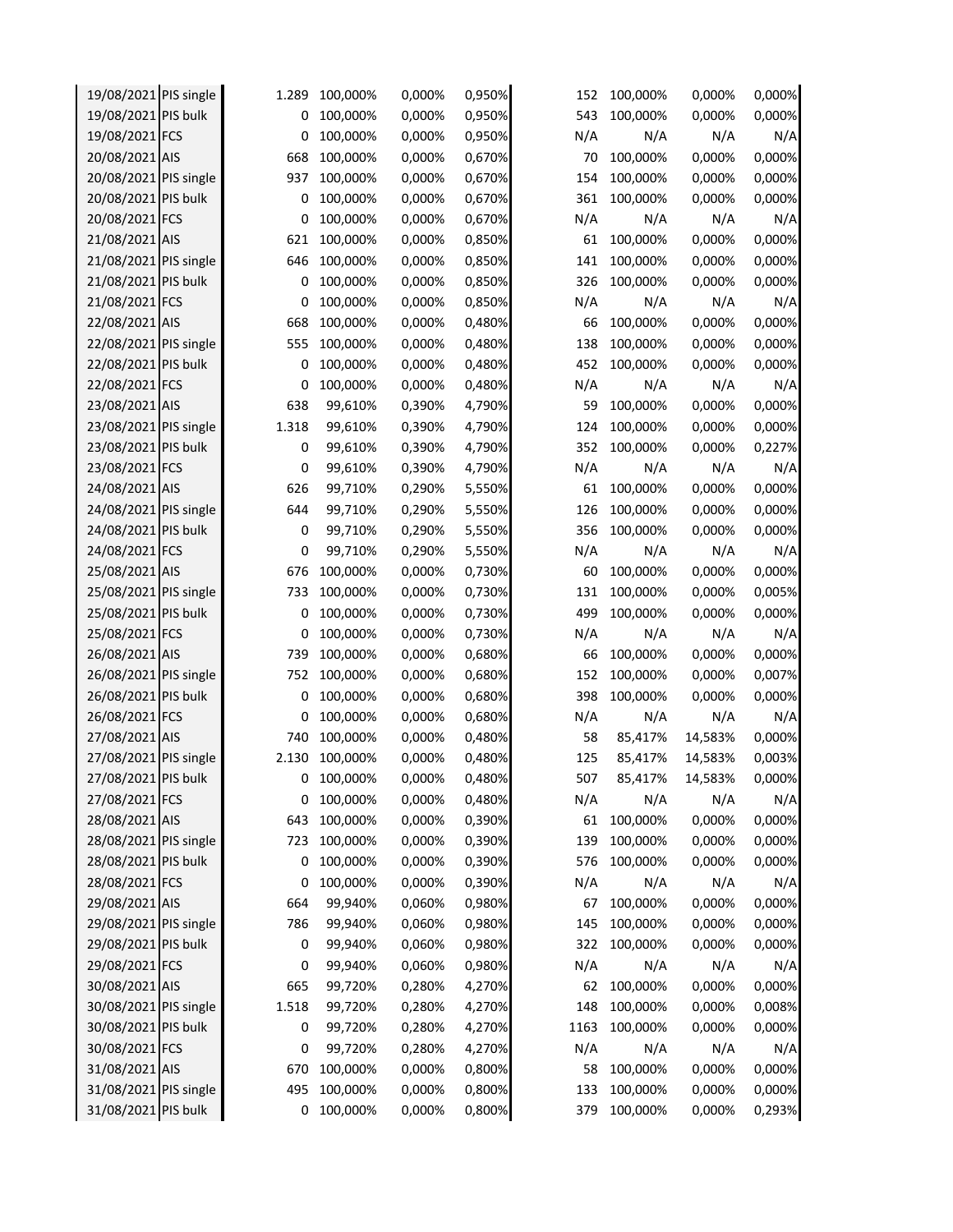| 31/08/2021 FCS        | 0     | 100,000% | 0,000% | 0,800% | N/A | N/A      | N/A    | N/A    |
|-----------------------|-------|----------|--------|--------|-----|----------|--------|--------|
| 1/09/2021 AIS         | 720   | 99,990%  | 0,010% | 1,320% | 59  | 100,000% | 0,000% | 0,000% |
| 1/09/2021 PIS single  | 758   | 99,990%  | 0,010% | 1,320% | 146 | 100,000% | 0,000% | 0,020% |
| 1/09/2021 PIS bulk    | 0     | 99,990%  | 0,010% | 1,320% | 378 | 100,000% | 0,000% | 0,383% |
| 1/09/2021 FCS         | 0     | 99,990%  | 0,010% | 1,320% | N/A | N/A      | N/A    | N/A    |
| 2/09/2021 AIS         | 734   | 99,970%  | 0,030% | 1,480% | 63  | 100,000% | 0,000% | 0,000% |
| 2/09/2021 PIS single  | 891   | 99,970%  | 0,030% | 1,480% | 145 | 100,000% | 0,000% | 0,000% |
| 2/09/2021 PIS bulk    | 0     | 99,970%  | 0,030% | 1,480% | 438 | 100,000% | 0,000% | 0,326% |
| 2/09/2021 FCS         | 0     | 99,970%  | 0,030% | 1,480% | N/A | N/A      | N/A    | N/A    |
| 3/09/2021 AIS         | 721   | 100,000% | 0,000% | 0,990% | 61  | 93,750%  | 6,250% | 0,000% |
| 3/09/2021 PIS single  | 900   | 100,000% | 0,000% | 0,990% | 135 | 93,750%  | 6,250% | 0,002% |
| 3/09/2021 PIS bulk    | 0     | 100,000% | 0,000% | 0,990% | 498 | 93,750%  | 6,250% | 0,000% |
| 3/09/2021 FCS         | 0     | 100,000% | 0,000% | 0,990% | N/A | N/A      | N/A    | N/A    |
| 4/09/2021 AIS         | 646   | 100,000% | 0,000% | 0,840% | 61  | 100,000% | 0,000% | 0,000% |
| 4/09/2021 PIS single  | 1.411 | 100,000% | 0,000% | 0,840% | 138 | 100,000% | 0,000% | 0,009% |
| 4/09/2021 PIS bulk    | 0     | 100,000% | 0,000% | 0,840% | 432 | 100,000% | 0,000% | 0,000% |
| 4/09/2021 FCS         | 0     | 100,000% | 0,000% | 0,840% | N/A | N/A      | N/A    | N/A    |
| 5/09/2021 AIS         | 745   | 99,960%  | 0,040% | 1,640% | 74  | 100,000% | 0,000% | 0,000% |
| 5/09/2021 PIS single  | 750   | 99,960%  | 0,040% | 1,640% | 179 | 100,000% | 0,000% | 0,024% |
| 5/09/2021 PIS bulk    | 0     | 99,960%  | 0,040% | 1,640% | 411 | 100,000% | 0,000% | 0,000% |
| 5/09/2021 FCS         | 0     | 99,960%  | 0,040% | 1,640% | N/A | N/A      | N/A    | N/A    |
| 6/09/2021 AIS         | 658   | 99,990%  | 0,010% | 0,800% | 56  | 100,000% | 0,000% | 0,000% |
| 6/09/2021 PIS single  | 693   | 99,990%  | 0,010% | 0,800% | 125 | 100,000% | 0,000% | 0,004% |
| 6/09/2021 PIS bulk    | 0     | 99,990%  | 0,010% | 0,800% | 303 | 100,000% | 0,000% | 0,000% |
| 6/09/2021 FCS         | 0     | 99,990%  | 0,010% | 0,800% | N/A | N/A      | N/A    | N/A    |
| 7/09/2021 AIS         | 738   | 99,980%  | 0,020% | 1,060% | 57  | 100,000% | 0,000% | 0,000% |
| 7/09/2021 PIS single  | 635   | 99,980%  | 0,020% | 1,060% | 126 | 100,000% | 0,000% | 0,004% |
| 7/09/2021 PIS bulk    | 0     | 99,980%  | 0,020% | 1,060% | 483 | 100,000% | 0,000% | 0,000% |
| 7/09/2021 FCS         | 0     | 99,980%  | 0,020% | 1,060% | N/A | N/A      | N/A    | N/A    |
| 8/09/2021 AIS         | 709   | 100,000% | 0,000% | 1,140% | 59  | 100,000% | 0,000% | 0,000% |
| 8/09/2021 PIS single  | 971   | 100,000% | 0,000% | 1,140% | 136 | 100,000% | 0,000% | 0,007% |
| 8/09/2021 PIS bulk    | 0     | 100,000% | 0,000% | 1,140% | 470 | 100,000% | 0,000% | 0,000% |
| 8/09/2021 FCS         | 0     | 100,000% | 0,000% | 1,140% | N/A | N/A      | N/A    | N/A    |
| 9/09/2021 AIS         | 774   | 99,960%  | 0,040% | 1,620% | 59  | 100,000% | 0,000% | 0,000% |
| 9/09/2021 PIS single  | 2.156 | 99,960%  | 0,040% | 1,620% | 133 | 100,000% | 0,000% | 0,004% |
| 9/09/2021 PIS bulk    | 0     | 99,960%  | 0,040% | 1,620% | 367 | 100,000% | 0,000% | 0,000% |
| 9/09/2021 FCS         | 0     | 99,960%  | 0,040% | 1,620% | N/A | N/A      | N/A    | N/A    |
| 10/09/2021 AIS        | 702   | 100,000% | 0,000% | 1,070% | 63  | 100,000% | 0,000% | 0,000% |
| 10/09/2021 PIS single | 718   | 100,000% | 0,000% | 1,070% | 145 | 100,000% | 0,000% | 0,005% |
| 10/09/2021 PIS bulk   | 0     | 100,000% | 0,000% | 1,070% | 397 | 100,000% | 0,000% | 0,000% |
| 10/09/2021 FCS        | 0     | 100,000% | 0,000% | 1,070% | N/A | N/A      | N/A    | N/A    |
| 11/09/2021 AIS        | 724   | 100,000% | 0,000% | 0,760% | 63  | 100,000% | 0,000% | 0,000% |
| 11/09/2021 PIS single | 827   | 100,000% | 0,000% | 0,760% | 154 | 100,000% | 0,000% | 0,000% |
| 11/09/2021 PIS bulk   | 0     | 100,000% | 0,000% | 0,760% | 511 | 100,000% | 0,000% | 0,000% |
| 11/09/2021 FCS        | 0     | 100,000% | 0,000% | 0,760% | N/A | N/A      | N/A    | N/A    |
| 12/09/2021 AIS        | 696   | 100,000% | 0,000% | 0,620% | 69  | 100,000% | 0,000% | 0,000% |
| 12/09/2021 PIS single | 779   | 100,000% | 0,000% | 0,620% | 198 | 100,000% | 0,000% | 0,005% |
| 12/09/2021 PIS bulk   | 0     | 100,000% | 0,000% | 0,620% | 471 | 100,000% | 0,000% | 0,806% |
| 12/09/2021 FCS        | 0     | 100,000% | 0,000% | 0,620% | N/A | N/A      | N/A    | N/A    |
| 13/09/2021 AIS        | 637   | 100,000% | 0,000% | 1,030% | 57  | 100,000% | 0,000% | 0,000% |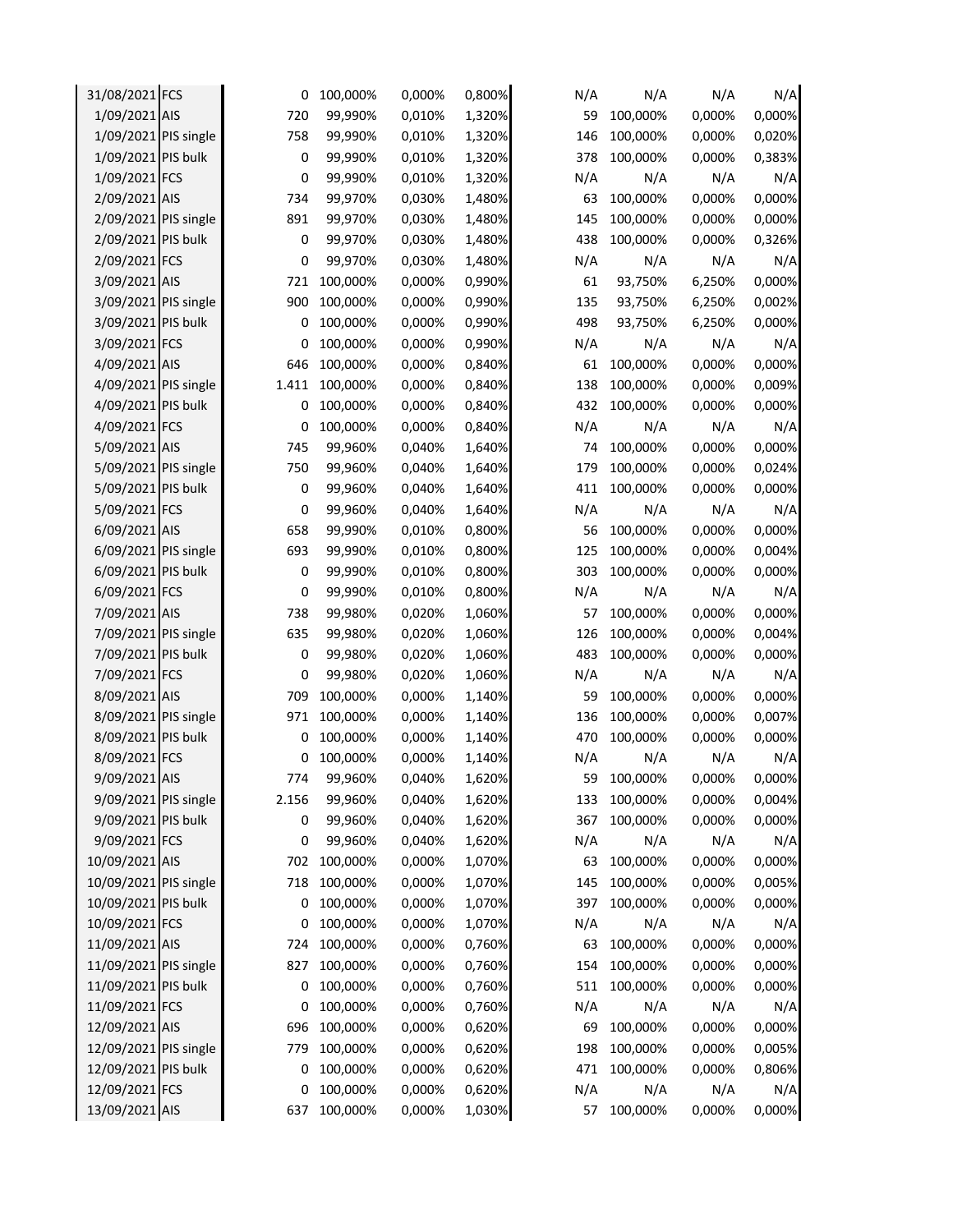| 13/09/2021 PIS bulk<br>100,000%<br>0,000%<br>1,030%<br>540<br>100,000%<br>0<br>0,000%<br>13/09/2021 FCS<br>100,000%<br>0,000%<br>1,030%<br>N/A<br>N/A<br>N/A<br>0<br>14/09/2021 AIS<br>632<br>100,000%<br>0,740%<br>100,000%<br>0,000%<br>0,000%<br>60<br>14/09/2021 PIS single<br>151<br>787<br>100,000%<br>0,000%<br>0,740%<br>100,000%<br>0,000%<br>14/09/2021 PIS bulk<br>0,740%<br>381<br>100,000%<br>0,000%<br>0<br>100,000%<br>0,000% | 0,000%           |
|----------------------------------------------------------------------------------------------------------------------------------------------------------------------------------------------------------------------------------------------------------------------------------------------------------------------------------------------------------------------------------------------------------------------------------------------|------------------|
|                                                                                                                                                                                                                                                                                                                                                                                                                                              |                  |
|                                                                                                                                                                                                                                                                                                                                                                                                                                              | N/A              |
|                                                                                                                                                                                                                                                                                                                                                                                                                                              | 0,000%           |
|                                                                                                                                                                                                                                                                                                                                                                                                                                              | 0,002%           |
|                                                                                                                                                                                                                                                                                                                                                                                                                                              | 0,000%           |
| 14/09/2021 FCS<br>100,000%<br>0,000%<br>0,740%<br>N/A<br>N/A<br>0<br>N/A                                                                                                                                                                                                                                                                                                                                                                     | N/A              |
| 15/09/2021 AIS<br>702<br>100,000%<br>0,000%<br>1,170%<br>59<br>100,000%<br>0,000%                                                                                                                                                                                                                                                                                                                                                            | 0,000%           |
| 15/09/2021 PIS single<br>483<br>100,000%<br>137<br>100,000%<br>0,000%<br>0,000%<br>1,170%                                                                                                                                                                                                                                                                                                                                                    | 0,004%           |
| 15/09/2021 PIS bulk<br>100,000%<br>1,170%<br>390<br>100,000%<br>0,000%<br>0<br>0,000%                                                                                                                                                                                                                                                                                                                                                        | 0,000%           |
| N/A<br>15/09/2021 FCS<br>100,000%<br>1,170%<br>N/A<br>N/A<br>0<br>0,000%                                                                                                                                                                                                                                                                                                                                                                     | N/A              |
| 16/09/2021 AIS<br>742<br>100,000%<br>99,830%<br>0,170%<br>2,280%<br>60<br>0,000%                                                                                                                                                                                                                                                                                                                                                             | 0,000%           |
| 16/09/2021 PIS single<br>800<br>2,280%<br>131<br>100,000%<br>0,000%<br>99,830%<br>0,170%                                                                                                                                                                                                                                                                                                                                                     | 0,004%           |
| 16/09/2021 PIS bulk<br>2,280%<br>415<br>0<br>99,830%<br>0,170%<br>100,000%<br>0,000%                                                                                                                                                                                                                                                                                                                                                         | 0,519%           |
| 16/09/2021 FCS<br>0<br>2,280%<br>N/A<br>N/A<br>N/A<br>99,830%<br>0,170%                                                                                                                                                                                                                                                                                                                                                                      | N/A              |
| 17/09/2021 AIS<br>635<br>0,820%<br>0,000%<br>99,990%<br>0,010%<br>58<br>100,000%                                                                                                                                                                                                                                                                                                                                                             | 0,000%           |
| 17/09/2021 PIS single<br>1.138<br>99,990%<br>0,010%<br>0,820%<br>129<br>100,000%<br>0,000%                                                                                                                                                                                                                                                                                                                                                   | 0,000%           |
| 17/09/2021 PIS bulk<br>0<br>0,010%<br>0,820%<br>396<br>100,000%<br>0,000%<br>99,990%                                                                                                                                                                                                                                                                                                                                                         | 0,000%           |
| N/A<br>0<br>99,990%<br>0,820%<br>N/A<br>N/A<br>17/09/2021 FCS<br>0,010%                                                                                                                                                                                                                                                                                                                                                                      | N/A              |
| 18/09/2021 AIS<br>693<br>100,000%<br>0,740%<br>0,000%<br>0,000%<br>60<br>100,000%                                                                                                                                                                                                                                                                                                                                                            | 0,000%           |
| 18/09/2021 PIS single<br>0,740%<br>100,000%<br>721<br>100,000%<br>0,000%<br>137<br>0,000%                                                                                                                                                                                                                                                                                                                                                    | 0,000%           |
| 18/09/2021 PIS bulk<br>100,000%<br>0,740%<br>474<br>100,000%<br>0,000%<br>0<br>0,000%                                                                                                                                                                                                                                                                                                                                                        | 0,000%           |
| 0,740%<br>N/A<br>N/A<br>N/A<br>18/09/2021 FCS<br>0<br>100,000%<br>0,000%                                                                                                                                                                                                                                                                                                                                                                     | N/A              |
| 19/09/2021 AIS<br>650<br>0,790%<br>65<br>100,000%<br>0,000%<br>100,000%<br>0,000%                                                                                                                                                                                                                                                                                                                                                            | 0,000%           |
| 19/09/2021 PIS single<br>639<br>0,790%<br>186<br>100,000%<br>0,000%<br>100,000%<br>0,000%                                                                                                                                                                                                                                                                                                                                                    | 0,029%           |
| 19/09/2021 PIS bulk<br>100,000%<br>0,790%<br>522<br>100,000%<br>0,000%<br>0<br>0,000%                                                                                                                                                                                                                                                                                                                                                        | 0,000%           |
| 19/09/2021 FCS<br>0<br>100,000%<br>0,000%<br>0,790%<br>N/A<br>N/A<br>N/A                                                                                                                                                                                                                                                                                                                                                                     | N/A              |
| 20/09/2021 AIS<br>618<br>5,480%<br>100,000%<br>99,640%<br>0,360%<br>60<br>0,000%                                                                                                                                                                                                                                                                                                                                                             | 0,000%           |
| 20/09/2021 PIS single<br>710<br>5,480%<br>129<br>100,000%<br>99,640%<br>0,360%<br>0,000%                                                                                                                                                                                                                                                                                                                                                     | 0,002%           |
| 20/09/2021 PIS bulk<br>0<br>401<br>100,000%<br>99,640%<br>0,360%<br>5,480%<br>0,000%                                                                                                                                                                                                                                                                                                                                                         | 0,000%           |
| 20/09/2021 FCS<br>0<br>5,480%<br>N/A<br>N/A<br>99,640%<br>0,360%<br>N/A                                                                                                                                                                                                                                                                                                                                                                      | N/A              |
| 622<br>21/09/2021 AIS<br>99,740%<br>0,260%<br>4,130%<br>57<br>100,000%<br>0,000%                                                                                                                                                                                                                                                                                                                                                             | 0,000%           |
| 21/09/2021 PIS single<br>1.256<br>99,740%<br>4,130%<br>133<br>100,000%<br>0,000%<br>0,260%                                                                                                                                                                                                                                                                                                                                                   | 0,015%           |
| 21/09/2021 PIS bulk<br>0,000%<br>99,740%<br>0,260%<br>4,130%<br>410<br>100,000%<br>0                                                                                                                                                                                                                                                                                                                                                         | 0,000%           |
| 21/09/2021 FCS<br>4,130%<br>N/A<br>99,740%<br>0,260%<br>N/A<br>N/A<br>0                                                                                                                                                                                                                                                                                                                                                                      | N/A              |
| 22/09/2021 AIS<br>100,000%<br>1,610%<br>100,000%<br>0,000%<br>751<br>0,000%<br>64                                                                                                                                                                                                                                                                                                                                                            | 0,000%           |
| 22/09/2021 PIS single<br>100,000%<br>863<br>100,000%<br>0,000%<br>1,610%<br>132<br>0,000%                                                                                                                                                                                                                                                                                                                                                    | 0,000%           |
| 22/09/2021 PIS bulk<br>100,000%<br>0,000%<br>378<br>100,000%<br>0,000%<br>0<br>1,610%                                                                                                                                                                                                                                                                                                                                                        | 0,000%           |
| 22/09/2021 FCS<br>100,000%<br>0,000%<br>1,610%<br>N/A<br>N/A<br>N/A<br>0                                                                                                                                                                                                                                                                                                                                                                     | N/A              |
| 23/09/2021 AIS<br>732<br>0,040%<br>1,400%<br>100,000%<br>0,000%<br>99,960%<br>67                                                                                                                                                                                                                                                                                                                                                             | 0,000%           |
|                                                                                                                                                                                                                                                                                                                                                                                                                                              | 0,009%           |
|                                                                                                                                                                                                                                                                                                                                                                                                                                              | 0,394%           |
| 23/09/2021 PIS single<br>750<br>99,960%<br>0,040%<br>1,400%<br>152<br>100,000%<br>0,000%                                                                                                                                                                                                                                                                                                                                                     | N/A              |
| 23/09/2021 PIS bulk<br>99,960%<br>0,040%<br>1,400%<br>375<br>100,000%<br>0,000%<br>0                                                                                                                                                                                                                                                                                                                                                         |                  |
| N/A<br>N/A<br>23/09/2021 FCS<br>99,960%<br>1,400%<br>N/A<br>0<br>0,040%                                                                                                                                                                                                                                                                                                                                                                      |                  |
| 24/09/2021 AIS<br>708<br>100,000%<br>0,000%<br>0,850%<br>57<br>87,500%<br>12,500%                                                                                                                                                                                                                                                                                                                                                            | 0,000%           |
| 24/09/2021 PIS single<br>1.130<br>100,000%<br>0,850%<br>0,000%<br>121<br>87,500%<br>12,500%                                                                                                                                                                                                                                                                                                                                                  | 0,005%           |
| 24/09/2021 PIS bulk<br>0,850%<br>332<br>0<br>100,000%<br>0,000%<br>87,500%<br>12,500%                                                                                                                                                                                                                                                                                                                                                        | 1,224%           |
| 24/09/2021 FCS<br>100,000%<br>0,000%<br>0,850%<br>N/A<br>N/A<br>N/A<br>0                                                                                                                                                                                                                                                                                                                                                                     | N/A              |
| 25/09/2021 AIS<br>100,000%<br>0,000%<br>1,290%<br>0,000%<br>622<br>60<br>100,000%<br>25/09/2021 PIS single<br>871<br>100,000%<br>0,000%<br>1,290%<br>137<br>100,000%<br>0,000%                                                                                                                                                                                                                                                               | 0,000%<br>0,005% |